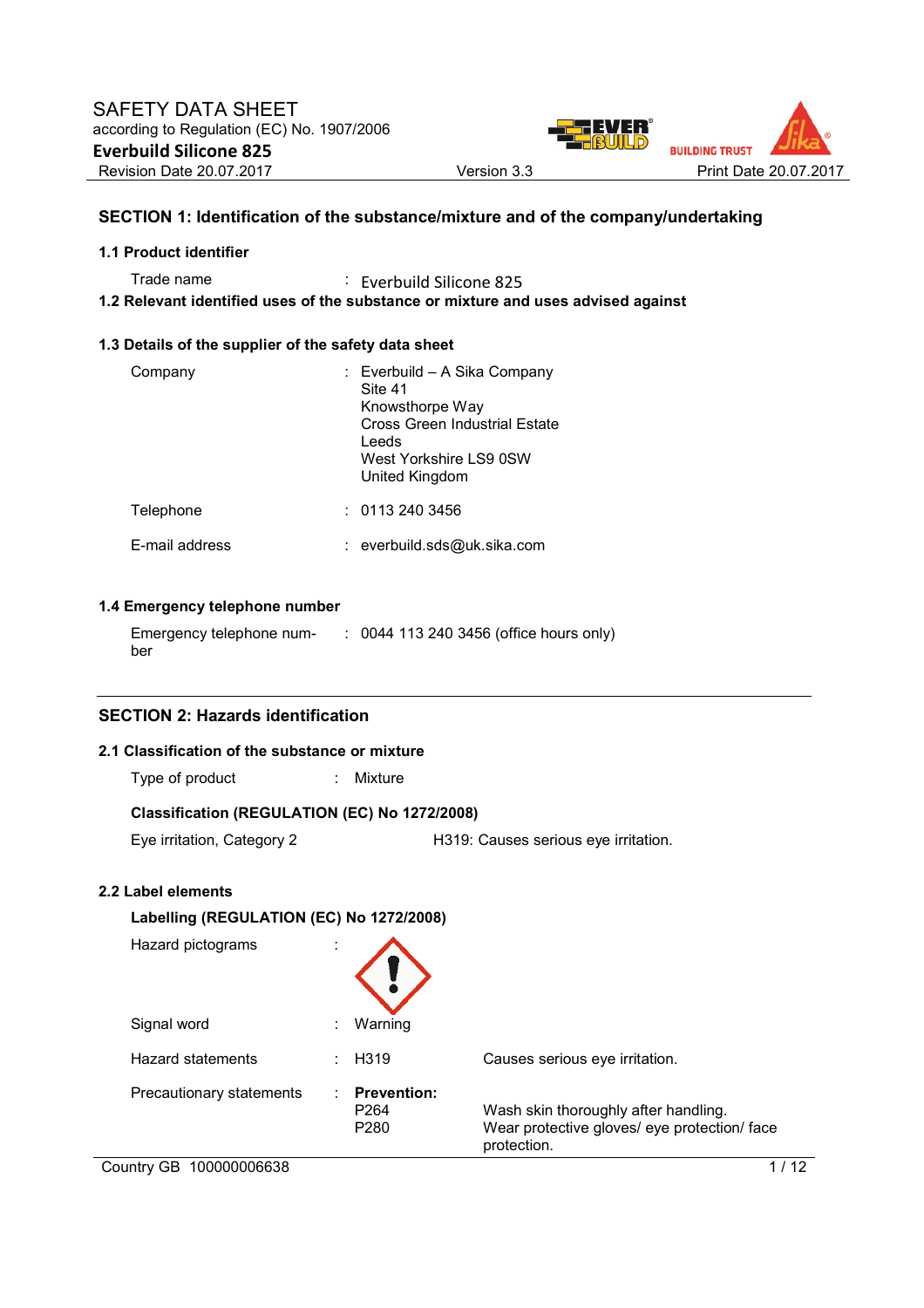



**Response:**  IF IN EYES: Rinse cautiously with water for several minutes. Remove contact lenses, if present and easy to do. Continue rinsing. P337 + P313 If eye irritation persists: Get medical advice/ attention.

#### **2.3 Other hazards**

This substance/mixture contains no components considered to be either persistent, bioaccumulative and toxic (PBT), or very persistent and very bioaccumulative (vPvB) at levels of 0.1% or higher.

# **SECTION 3: Composition/information on ingredients**

#### **3.2 Mixtures**

#### **Hazardous components**

| Chemical name                                       | Classification        | Concentration |
|-----------------------------------------------------|-----------------------|---------------|
| CAS-No.                                             | (REGULATION (EC)      | [%]           |
| EC-No.                                              | No 1272/2008)         |               |
| Registration number                                 |                       |               |
| trimethoxyvinylsilane                               | Flam. Lig.3; H226     | $>= 1 - 2.5$  |
| 2768-02-7                                           | Acute Tox.4; H332     |               |
| 220-449-8                                           | STOT RE2; H373        |               |
| 01-2119513215-52-XXXX                               |                       |               |
| Contains:                                           |                       |               |
| tetramethyl orthosilicate $\leq 0.2$ %              |                       |               |
| bis(ethyl acetoacetato-O1',O3)bis(2-methylpropan-1- | Flam. Lig.3; H226     | $>= 1 - 2.5$  |
| olato)titanium                                      | Skin Irrit.2; H315    |               |
| 83877-91-2                                          | Eye Dam.1; H318       |               |
| 281-161-6                                           | <b>STOT SE3; H335</b> |               |
| 01-2119968551-31-XXXX                               | STOT SE3; H336        |               |
| Contains:                                           |                       |               |
| 2-methylpropan-1-ol $\leq$ 2 %                      |                       |               |
| methanol                                            | Flam. Lig.2; H225     | < 1           |
| 67-56-1                                             | Acute Tox.3; H331     |               |
| 200-659-6                                           | Acute Tox.3; H311     |               |
| 01-2119433307-44-XXXX                               | Acute Tox.3; H301     |               |
|                                                     | <b>STOT SE1; H370</b> |               |
|                                                     | STOT SE1; H370        |               |
|                                                     | STOT SE1; H370        |               |
|                                                     |                       |               |

For the full text of the H-Statements mentioned in this Section, see Section 16.

## **SECTION 4: First aid measures**

#### **4.1 Description of first aid measures**

| General advice | Move ou |
|----------------|---------|
|                | Consult |

It of dangerous area. a physician. Show this safety data sheet to the doctor in attendance.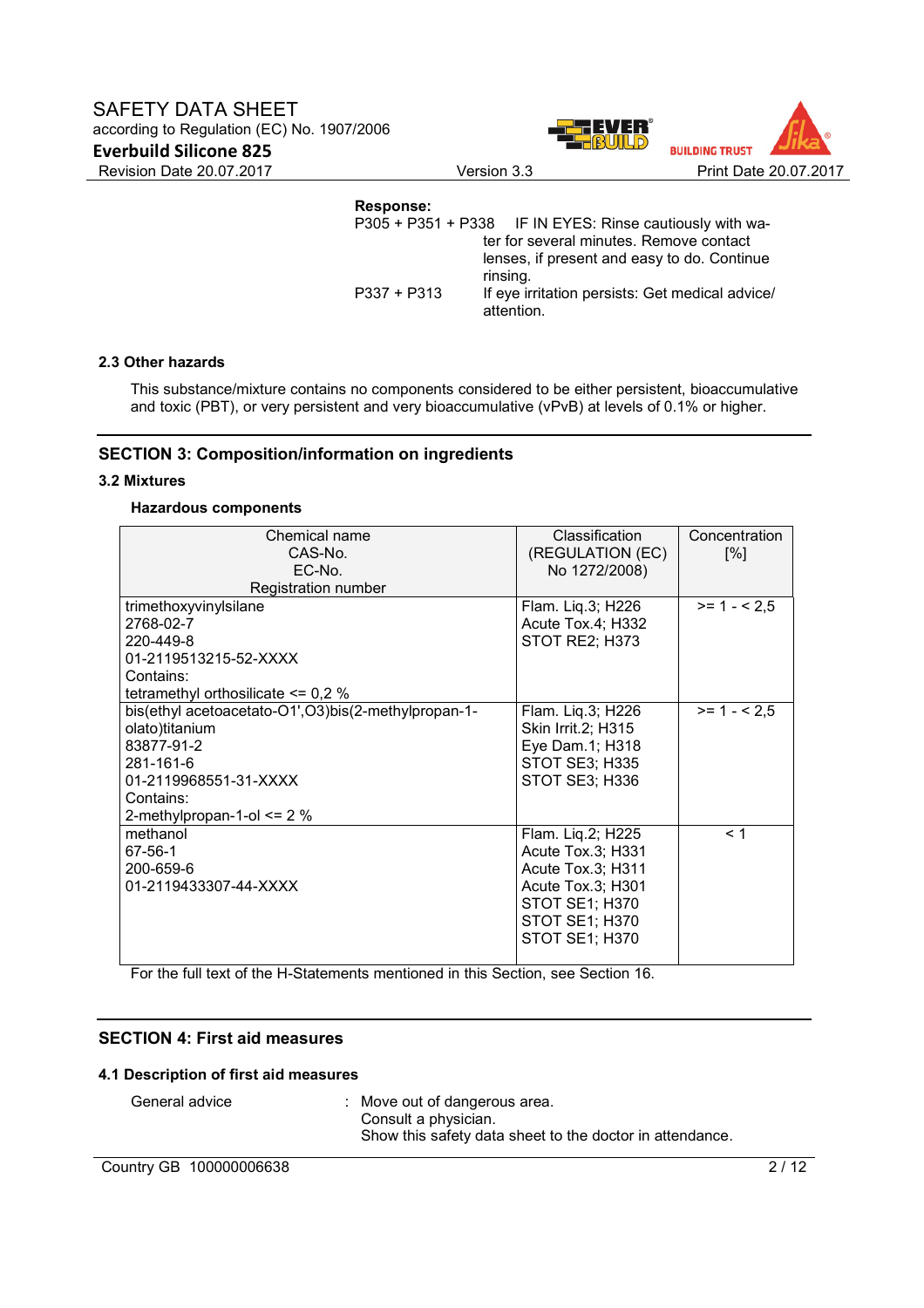# SAFETY DATA SHEET according to Regulation (EC) No. 1907/2006 **Everbuild Silicone 825**





| If inhaled              | $\therefore$ Move to fresh air.<br>Consult a physician after significant exposure.                                                                                                |
|-------------------------|-----------------------------------------------------------------------------------------------------------------------------------------------------------------------------------|
| In case of skin contact | : Take off contaminated clothing and shoes immediately.<br>Wash off with soap and plenty of water.<br>If symptoms persist, call a physician.                                      |
| In case of eye contact  | : Immediately flush eye(s) with plenty of water.<br>Remove contact lenses.<br>Keep eye wide open while rinsing.<br>If eye irritation persists, consult a specialist.              |
| If swallowed            | : Do not induce vomiting without medical advice.<br>Rinse mouth with water.<br>Do not give milk or alcoholic beverages.<br>Never give anything by mouth to an unconscious person. |
|                         | 4.2 Most important symptoms and effects, both acute and delayed                                                                                                                   |
| Symptoms                | : Excessive lachrymation<br>See Section 11 for more detailed information on health effects<br>and symptoms.                                                                       |
| <b>Risks</b>            | : irritant effects                                                                                                                                                                |
|                         | Causes serious eye irritation.                                                                                                                                                    |
|                         | 4.3 Indication of any immediate medical attention and special treatment needed                                                                                                    |
| Treatment               | : Treat symptomatically.                                                                                                                                                          |

# **SECTION 5: Firefighting measures**

# **5.1 Extinguishing media**

| Suitable extinguishing media                              | : Use extinguishing measures that are appropriate to local cir-<br>cumstances and the surrounding environment. |
|-----------------------------------------------------------|----------------------------------------------------------------------------------------------------------------|
| 5.2 Special hazards arising from the substance or mixture |                                                                                                                |
| ucts                                                      | Hazardous combustion prod- : No hazardous combustion products are known                                        |
| 5.3 Advice for firefighters                               |                                                                                                                |
| for firefighters                                          | Special protective equipment : In the event of fire, wear self-contained breathing apparatus.                  |
| Further information                                       | : Standard procedure for chemical fires.                                                                       |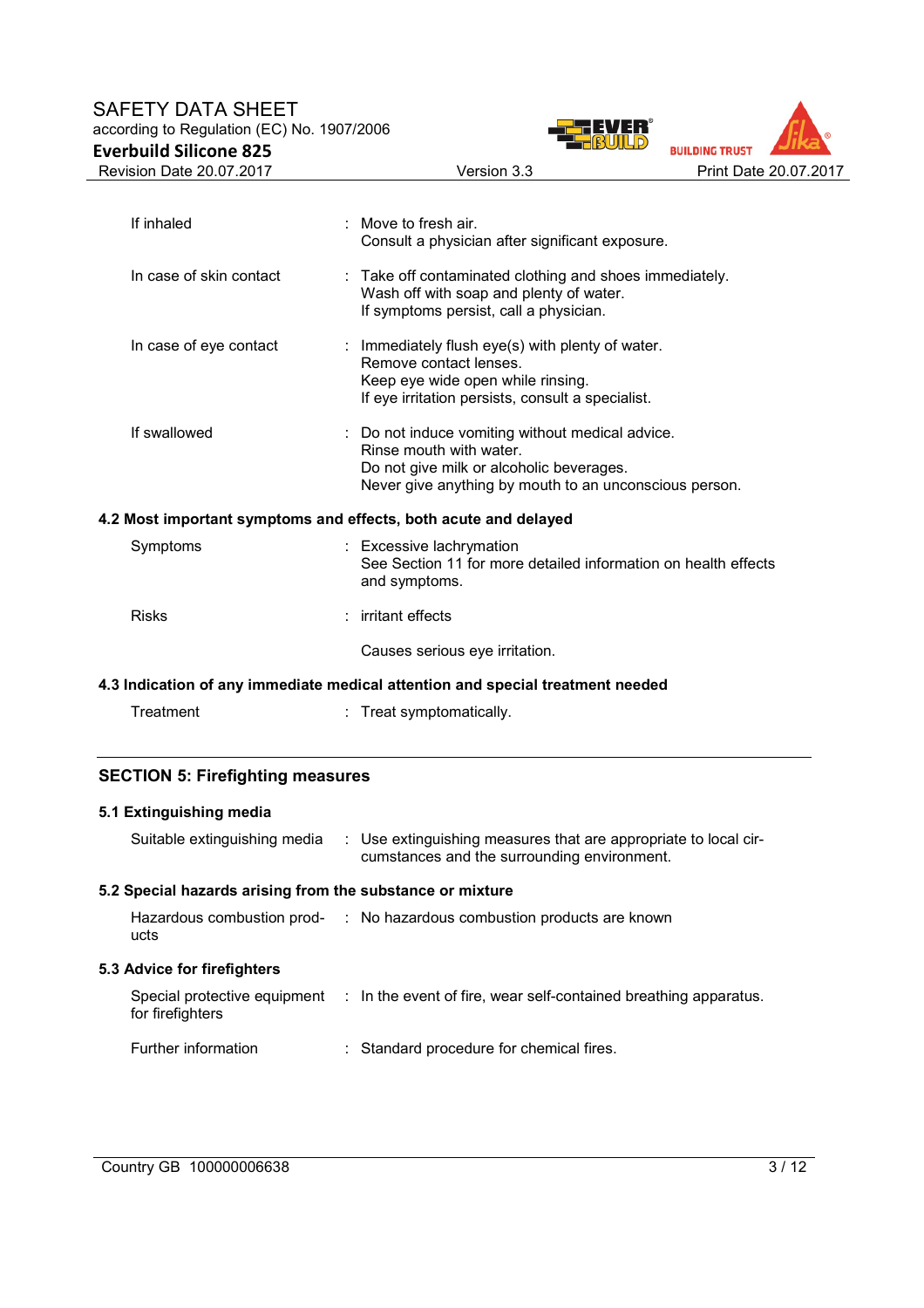



#### **SECTION 6: Accidental release measures**

#### **6.1 Personal precautions, protective equipment and emergency procedures**

| Personal precautions | : Use personal protective equipment. |
|----------------------|--------------------------------------|
|                      | Deny access to unprotected persons.  |

#### **6.2 Environmental precautions**

#### **6.3 Methods and materials for containment and cleaning up**

Methods for cleaning up : Soak up with inert absorbent material (e.g. sand, silica gel, acid binder, universal binder, sawdust). Keep in suitable, closed containers for disposal.

#### **6.4 Reference to other sections**

For personal protection see section 8.

### **SECTION 7: Handling and storage**

#### **7.1 Precautions for safe handling**

| Advice on safe handling                                          | : Avoid exceeding the given occupational exposure limits (see<br>section 8). Do not get in eyes, on skin, or on clothing. For<br>personal protection see section 8. Smoking, eating and drink-<br>ing should be prohibited in the application area. Follow stand-<br>ard hygiene measures when handling chemical products |
|------------------------------------------------------------------|---------------------------------------------------------------------------------------------------------------------------------------------------------------------------------------------------------------------------------------------------------------------------------------------------------------------------|
| Advice on protection against<br>fire and explosion               | : Normal measures for preventive fire protection.                                                                                                                                                                                                                                                                         |
| Hygiene measures                                                 | $\therefore$ Handle in accordance with good industrial hygiene and safety<br>practice. When using do not eat or drink. When using do not<br>smoke. Wash hands before breaks and at the end of workday.                                                                                                                    |
| 7.2 Conditions for safe storage, including any incompatibilities |                                                                                                                                                                                                                                                                                                                           |
| Requirements for storage<br>areas and containers                 | : Keep container tightly closed in a dry and well-ventilated<br>place. Store in accordance with local regulations.                                                                                                                                                                                                        |
| Other data                                                       | : No decomposition if stored and applied as directed.                                                                                                                                                                                                                                                                     |
| 7.3 Specific end use(s)                                          |                                                                                                                                                                                                                                                                                                                           |
| Specific use(s)                                                  | : No data available                                                                                                                                                                                                                                                                                                       |

### **SECTION 8: Exposure controls/personal protection**

#### **8.1 Control parameters**

Country GB 100000006638 4/12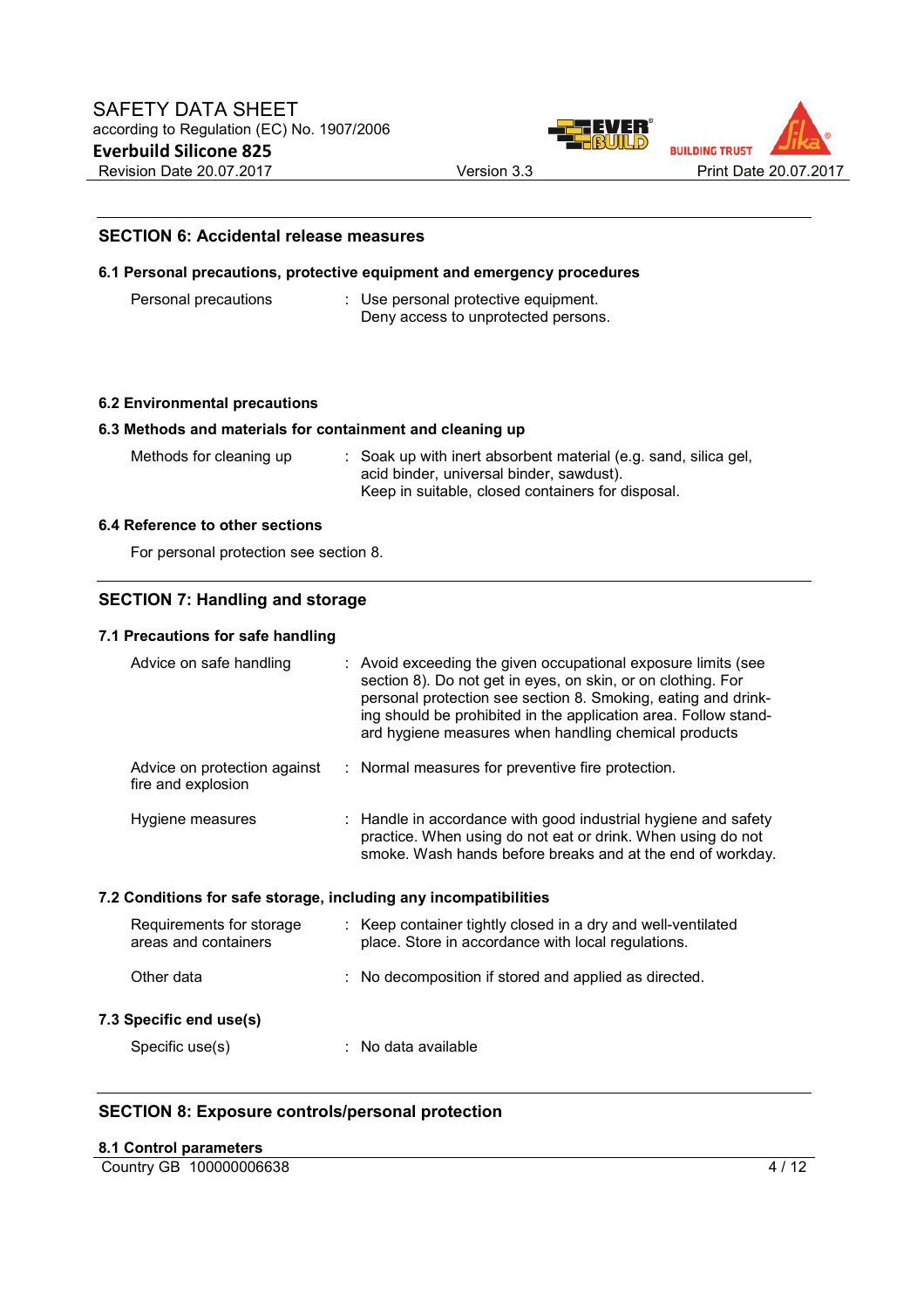



## **Components with workplace control parameters**

| Components | CAS-No. | Value       | Control parame-<br>ters * | Basis * |
|------------|---------|-------------|---------------------------|---------|
| methanol   | 67-56-1 | <b>TWA</b>  | 200 ppm<br>266 mg/m3      | GB EH40 |
|            |         | <b>STEL</b> | $250$ ppm<br>333 mg/m3    | GB EH40 |

#### **Occupational exposure limits of decomposition products**

| Components | CAS-No. | Value       | Control parame- | Basis * |
|------------|---------|-------------|-----------------|---------|
|            |         |             | ters            |         |
| methanol   | 67-56-1 | <b>TWA</b>  | $200$ ppm       | GB EH40 |
|            |         |             | 266 mg/m3       |         |
|            |         | <b>STEL</b> | $250$ ppm       | GB EH40 |
|            |         |             | 333 mg/m3       |         |

\*The above mentioned values are in accordance with the legislation in effect at the date of the release of this safety data sheet.

| <b>DNEL</b>                                      |                                                                                                                                                                                                                  |
|--------------------------------------------------|------------------------------------------------------------------------------------------------------------------------------------------------------------------------------------------------------------------|
| methanol                                         | $\therefore$ Fnd Use: Workers<br>Exposure routes: Skin contact<br>Exposure time: 8 h<br>Value: 40 mg/m3                                                                                                          |
|                                                  | <b>End Use: Consumers</b><br>Exposure routes: Skin contact<br>Exposure time: 8 h<br>Value: 260 mg/m3                                                                                                             |
| <b>PNFC</b><br>methanol<br>8.2 Exposure controls |                                                                                                                                                                                                                  |
| Personal protective equipment                    |                                                                                                                                                                                                                  |
| Eye protection                                   | : Safety glasses with side-shields conforming to EN166<br>Eye wash bottle with pure water                                                                                                                        |
| Hand protection                                  | : Chemical-resistant, impervious gloves complying with an ap-<br>proved standard must be worn at all times when handling<br>chemical products. Reference number EN 374. Follow manu-<br>facturer specifications. |
|                                                  | Suitable for short time use or protection against splashes:<br>Butyl rubber/nitrile rubber gloves (0,4 mm),<br>Contaminated gloves should be removed.                                                            |
| Country GB 100000006638                          | 5/12                                                                                                                                                                                                             |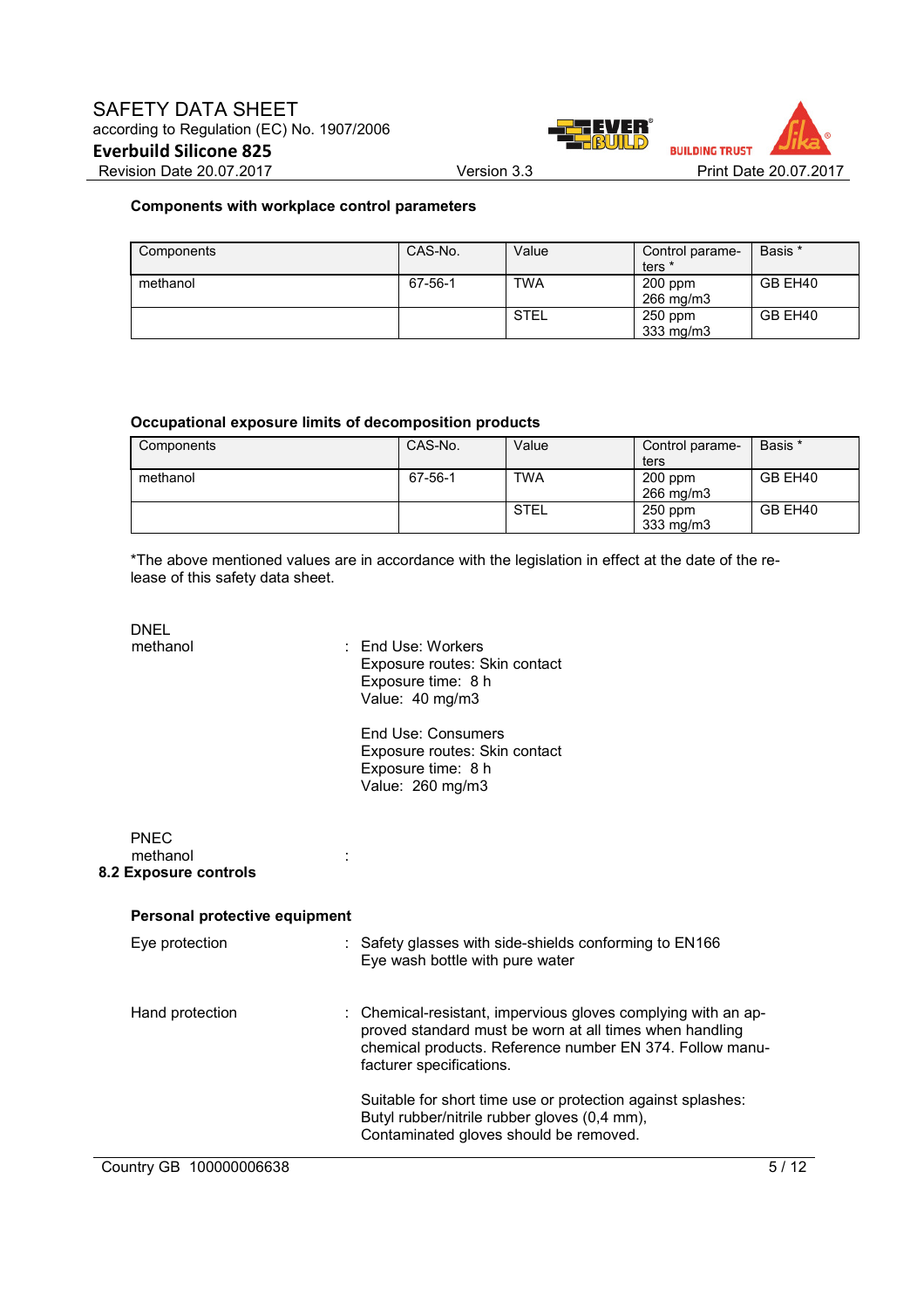# SAFETY DATA SHEET according to Regulation (EC) No. 1907/2006 **Everbuild Silicone 825**





|                          | <u>ununi u.u</u>                                                                                                                                                                                                                                                                                                                                                                                                                                                                                                                                                                                                                                                 | $\overline{\phantom{a}}$ |
|--------------------------|------------------------------------------------------------------------------------------------------------------------------------------------------------------------------------------------------------------------------------------------------------------------------------------------------------------------------------------------------------------------------------------------------------------------------------------------------------------------------------------------------------------------------------------------------------------------------------------------------------------------------------------------------------------|--------------------------|
|                          | Suitable for permanent exposure:<br>Viton gloves (0.4 mm),<br>breakthrough time > 30 min.                                                                                                                                                                                                                                                                                                                                                                                                                                                                                                                                                                        |                          |
| Skin and body protection | : Protective clothing (e.g. Safety shoes acc. to EN ISO 20345,<br>long-sleeved working clothing, long trousers). Rubber aprons<br>and protective boots are additionaly recommended for mixing<br>and stirring work.                                                                                                                                                                                                                                                                                                                                                                                                                                              |                          |
| Respiratory protection   | : Respirator selection must be based on known or anticipated<br>exposure levels, the hazards of the product and the safe work-<br>ing limits of the selected respirator.<br>organic vapor filter (Type A)<br>A1: < 1000 ppm; A2: < 5000 ppm; A3: < 10000 ppm<br>Ensure adequate ventilation. This can be achieved by local<br>exhaust extraction or by general ventilation. (EN 689 - Meth-<br>ods for determining inhalation exposure). This applies in par-<br>ticular to the mixing / stirring area. In case this is not sufficent<br>to keep the concentrations under the occupational exposure<br>limits then respiration protection measures must be used. |                          |

# **SECTION 9: Physical and chemical properties**

# **9.1 Information on basic physical and chemical properties**

| Appearance                                        |      | paste             |
|---------------------------------------------------|------|-------------------|
| Colour                                            |      | various           |
| Odour                                             |      | sweet             |
| Odour Threshold                                   |      | No data available |
| Flash point                                       | to a | $>$ 100 °C        |
| Autoignition temperature                          | t.   | No data available |
| Decomposition temperature : No data available     |      |                   |
| Lower explosion limit (Vol-%) : No data available |      |                   |
| Upper explosion limit (Vol-%) $\; :$              |      | No data available |
| Flammability                                      |      | No data available |
| <b>Explosive properties</b>                       | t.   | No data available |
| Oxidizing properties                              |      | No data available |
|                                                   |      |                   |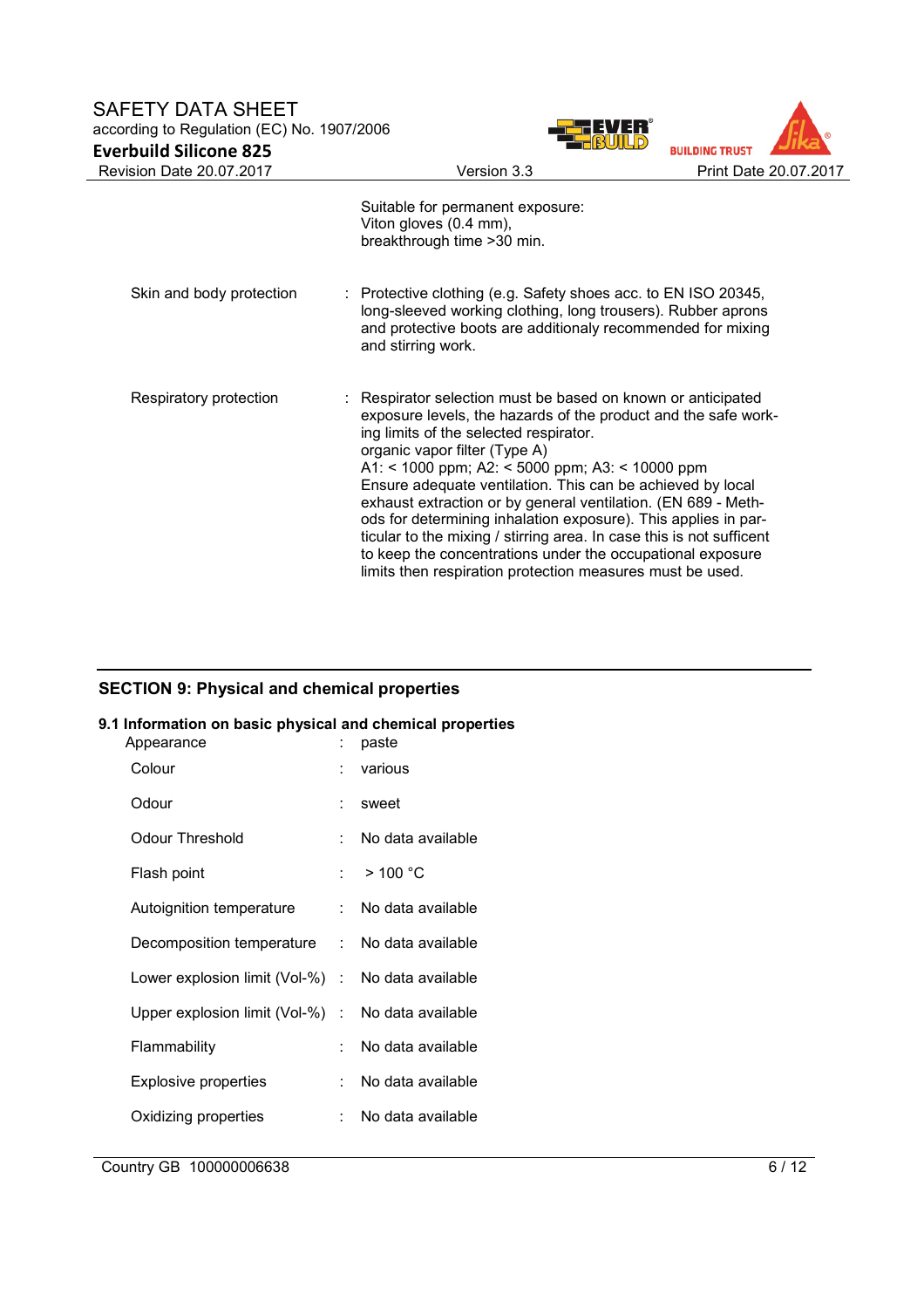# SAFETY DATA SHEET according to Regulation (EC) No. 1907/2006

**Everbuild Silicone 825** 





| рH                                         |   | : No data available    |
|--------------------------------------------|---|------------------------|
| Melting point/range / Freez-<br>ing point  |   | : No data available    |
| Boiling point/boiling range                |   | : No data available    |
| Vapour pressure                            | ÷ | $0,01$ hPa             |
| Density                                    |   | : $1,35 \text{ g/cm}3$ |
| Water solubility                           |   | insoluble              |
| Partition coefficient: n-<br>octanol/water |   | No data available      |
| Viscosity, dynamic                         |   | : No data available    |
| Viscosity, kinematic                       |   | $> 20.5$ mm2/s         |
| Relative vapour density                    |   | : No data available    |
| Evaporation rate                           |   | No data available      |

**9.2 Other information** 

No data available

# **SECTION 10: Stability and reactivity**

## **10.1 Reactivity**

No dangerous reaction known under conditions of normal use.

# **10.2 Chemical stability**

The product is chemically stable.

# **10.3 Possibility of hazardous reactions**

| Hazardous reactions                   | : Stable under recommended storage conditions.      |
|---------------------------------------|-----------------------------------------------------|
| 10.4 Conditions to avoid              |                                                     |
| Conditions to avoid                   | : No data available                                 |
| 10.5 Incompatible materials           |                                                     |
| Materials to avoid                    | : No data available                                 |
| 10.6 Hazardous decomposition products |                                                     |
| Hazardous decomposition<br>products   | : methanol                                          |
|                                       | No decomposition if stored and applied as directed. |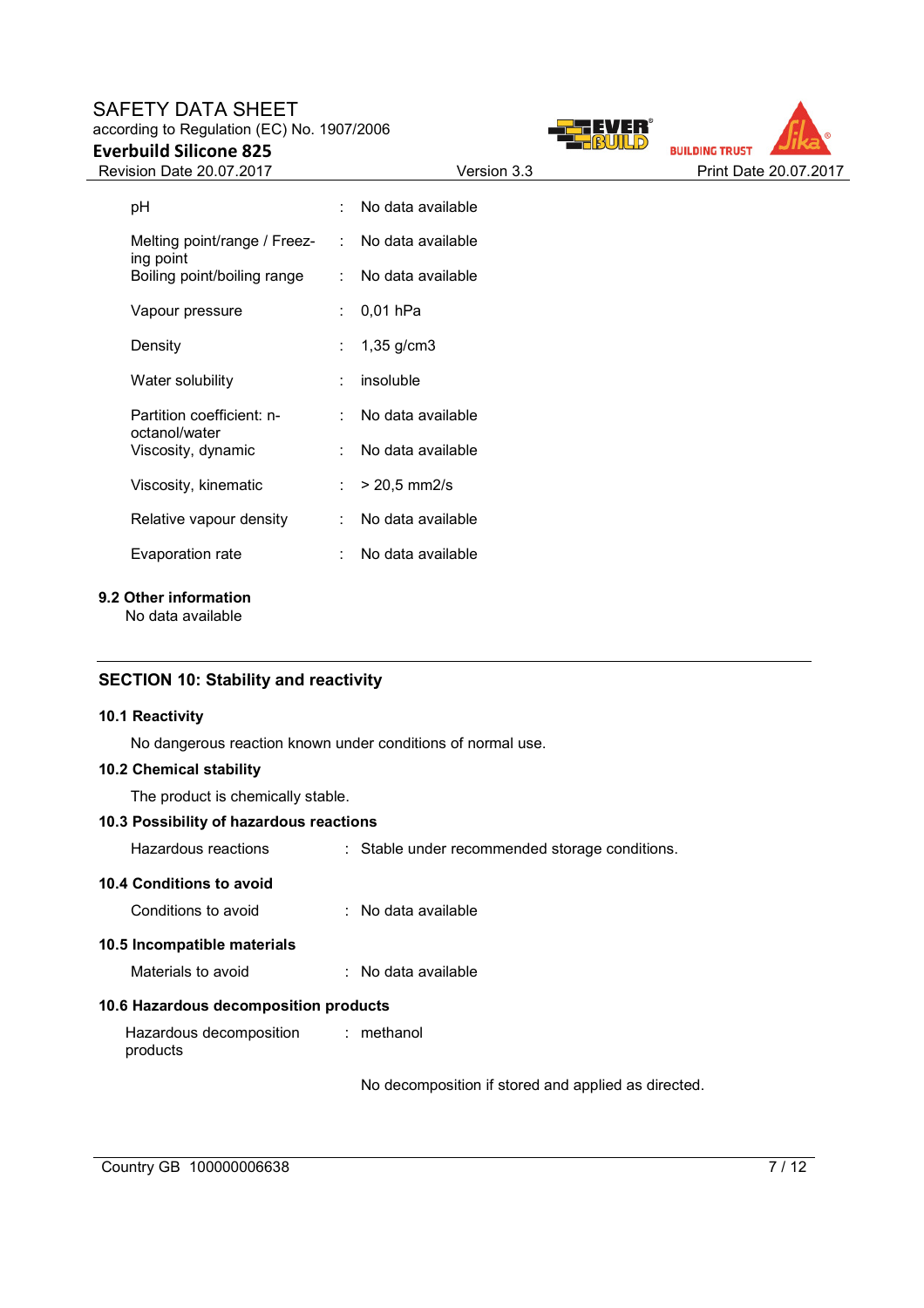



# **SECTION 11: Toxicological information**

#### **11.1 Information on toxicological effects**

#### **Acute toxicity**

Not classified based on available information.

| <b>Components:</b>                            |                                                                                                                                       |
|-----------------------------------------------|---------------------------------------------------------------------------------------------------------------------------------------|
| trimethoxyvinylsilane:<br>Acute oral toxicity | : LD50 Oral (Rat): ca. 7.120 mg/kg                                                                                                    |
| Acute inhalation toxicity                     | : LC50: ca. 16,8 mg/l<br>Exposure time: 4 h<br>Test atmosphere: dust/mist                                                             |
| Acute dermal toxicity                         | : LD50: $3.540$ mg/kg                                                                                                                 |
| methanol:<br>Acute oral toxicity              | : Acute toxicity estimate: 100 mg/kg<br>Method: Converted acute toxicity point estimate                                               |
| Acute inhalation toxicity                     | : Acute toxicity estimate: 3 mg/l<br>Exposure time: 4 h<br>Test atmosphere: vapour<br>Method: Converted acute toxicity point estimate |
| Acute dermal toxicity                         | $\therefore$ Acute toxicity estimate: 300 mg/kg<br>Method: Converted acute toxicity point estimate                                    |
| <b>Skin corrosion/irritation</b>              |                                                                                                                                       |

Not classified based on available information.

#### **Serious eye damage/eye irritation**

Causes serious eye irritation.

#### **Respiratory or skin sensitisation**

Skin sensitisation: Not classified based on available information. Respiratory sensitisation: Not classified based on available information.

#### **Germ cell mutagenicity**

Not classified based on available information.

#### **Carcinogenicity**

Not classified based on available information.

#### **Reproductive toxicity**

Not classified based on available information.

#### **STOT - single exposure**

Not classified based on available information.

#### **STOT - repeated exposure**

Not classified based on available information.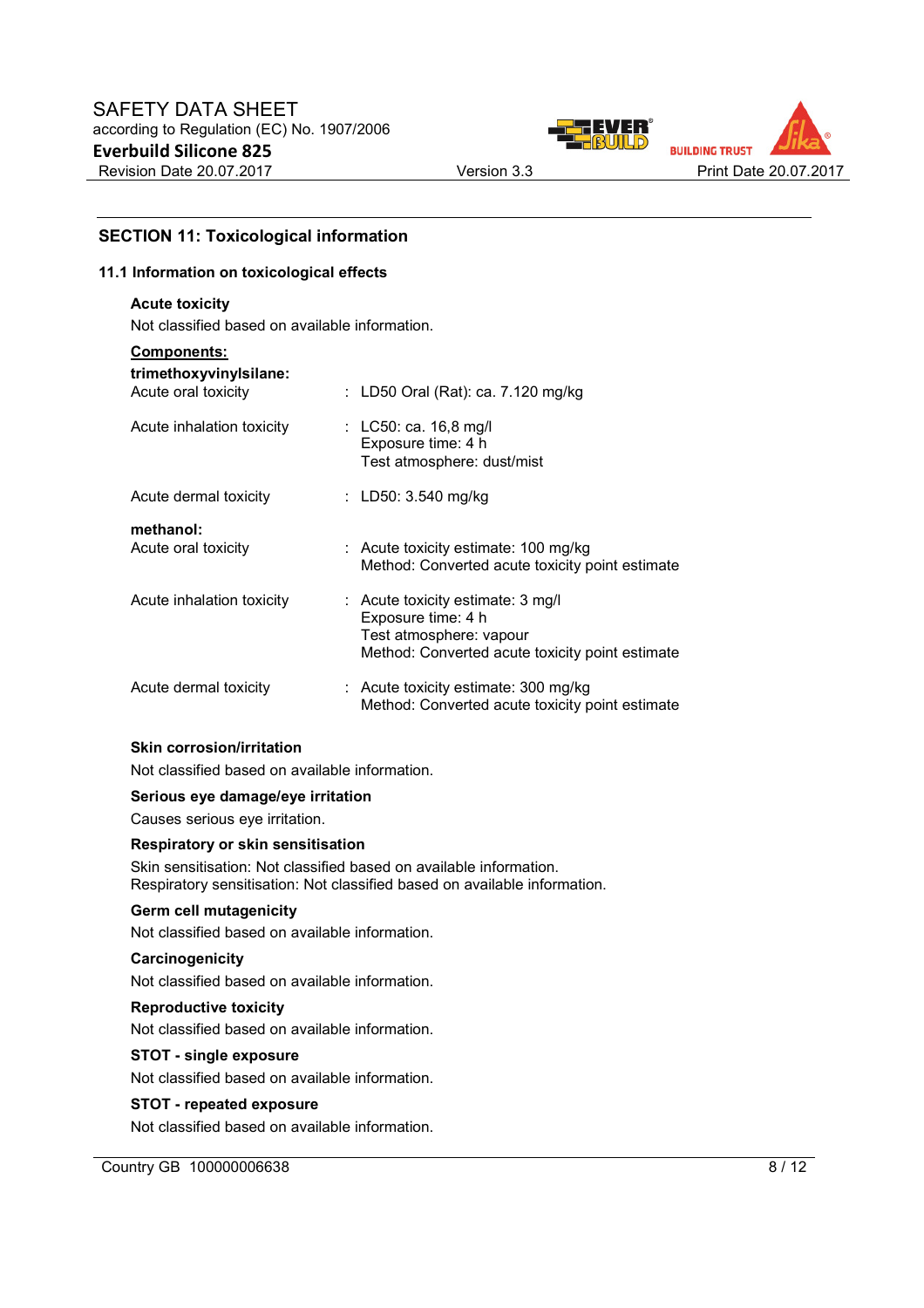



#### **Aspiration toxicity**

Not classified based on available information.

# **SECTION 12: Ecological information**

#### **12.1 Toxicity**

No data available

### **12.2 Persistence and degradability**

No data available

#### **12.3 Bioaccumulative potential**

No data available

#### **12.4 Mobility in soil**

No data available

## **12.5 Results of PBT and vPvB assessment**

# **Product:**

| Assessment                                    | : This substance/mixture contains no components considered<br>to be either persistent, bioaccumulative and toxic (PBT), or<br>very persistent and very bioaccumulative (vPvB) at levels of<br>$0.1\%$ or higher. |
|-----------------------------------------------|------------------------------------------------------------------------------------------------------------------------------------------------------------------------------------------------------------------|
| 12.6 Other adverse effects<br><b>Product:</b> |                                                                                                                                                                                                                  |
|                                               |                                                                                                                                                                                                                  |

| Additional ecological infor- | : There is no data available for this product. |
|------------------------------|------------------------------------------------|
| mation                       |                                                |

# **SECTION 13: Disposal considerations**

# **13.1 Waste treatment methods**

| Product                  | : The generation of waste should be avoided or minimized<br>wherever possible.<br>Empty containers or liners may retain some product residues.<br>This material and its container must be disposed of in a safe<br>way.<br>Dispose of surplus and non-recyclable products via a licensed<br>waste disposal contractor.<br>Disposal of this product, solutions and any by-products should<br>at all times comply with the requirements of environmental<br>protection and waste disposal legislation and any regional<br>local authority requirements. |
|--------------------------|-------------------------------------------------------------------------------------------------------------------------------------------------------------------------------------------------------------------------------------------------------------------------------------------------------------------------------------------------------------------------------------------------------------------------------------------------------------------------------------------------------------------------------------------------------|
|                          | Avoid dispersal of spilled material and runoff and contact with<br>soil, waterways, drains and sewers.                                                                                                                                                                                                                                                                                                                                                                                                                                                |
| European Waste Catalogue | 16 03 03* inorganic wastes containing dangerous substances<br>÷.                                                                                                                                                                                                                                                                                                                                                                                                                                                                                      |

Country GB 100000006638 9 / 12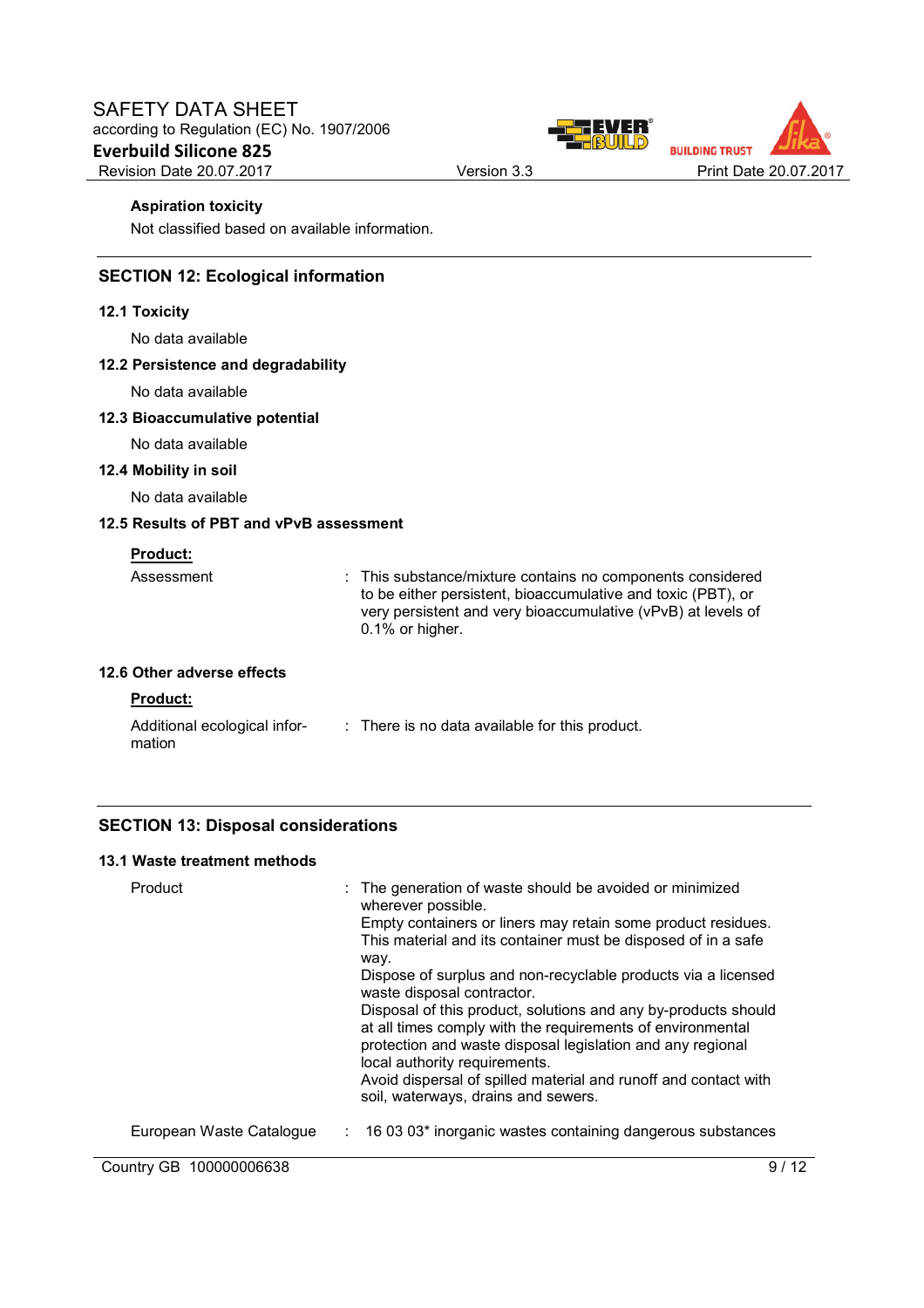

Contaminated packaging : 15 01 10\* packaging containing residues of or contaminated by dangerous substances

# **SECTION 14: Transport information**

### **14.1 UN number**

Not regulated as a dangerous good

### **14.2 UN proper shipping name**

Not regulated as a dangerous good

#### **14.3 Transport hazard class(es)**

Not regulated as a dangerous good

#### **14.4 Packing group**

Not regulated as a dangerous good

#### **14.5 Environmental hazards**

Not regulated as a dangerous good

## **14.6 Special precautions for user**

No data available

#### **14.7 Transport in bulk according to Annex II of Marpol and the IBC Code**

Not applicable

## **SECTION 15: Regulatory information**

# **15.1 Safety, health and environmental regulations/legislation specific for the substance or mixture**

| <b>Prohibition/Restriction</b><br>REACH - Restrictions on the manufacture, placing on<br>the market and use of certain dangerous substances,<br>preparations and articles (Annex XVII) |                                                                                             | $:$ Not applicable                                              |
|----------------------------------------------------------------------------------------------------------------------------------------------------------------------------------------|---------------------------------------------------------------------------------------------|-----------------------------------------------------------------|
| REACH - Candidate List of Substances of Very High<br>Concern for Authorisation (Article 59).                                                                                           |                                                                                             | : None of the components are listed<br>(=> 0.1 %).              |
| REACH - List of substances subject to authorisation<br>(Annex XIV)                                                                                                                     |                                                                                             | $:$ Not applicable                                              |
| <b>REACH Information:</b>                                                                                                                                                              | All substances contained in our Products are<br>- preregistered or registered by us, and/or | - preregistered or registered by our upstream suppliers, and/or |
| Country GB 100000006638                                                                                                                                                                |                                                                                             | 10 / 12                                                         |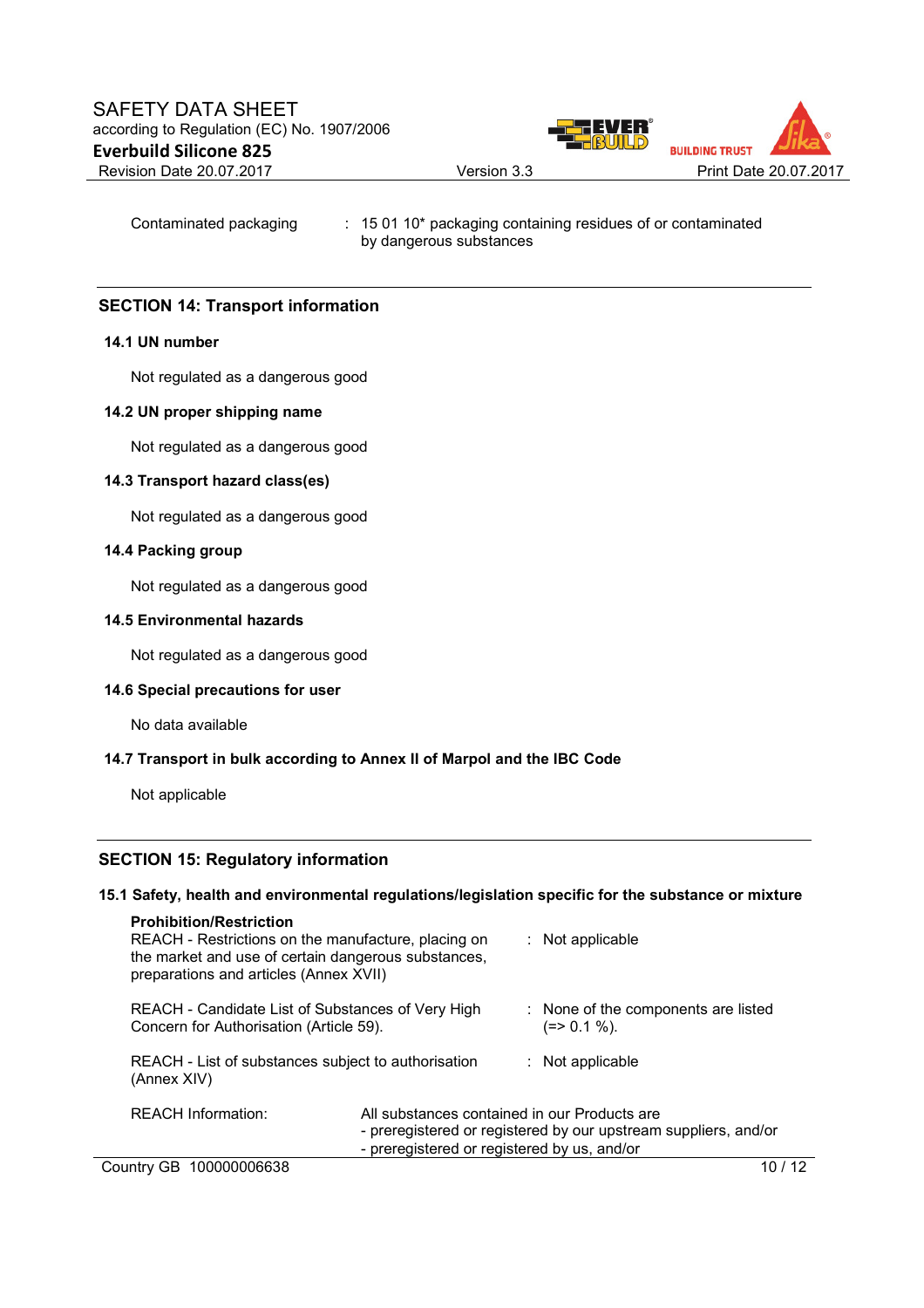



- excluded from the regulation, and/or - exempted from the registration.

Seveso III: Directive 2012/18/EU of the European Parliament and of the Council on the control of major-accident hazards involving dangerous substances.

Not applicable

| VOC-CH (VOCV) | $: 0.19 \%$<br>no VOC duties |
|---------------|------------------------------|
|               |                              |

VOC-EU (solvent) : 0,19 %

If other regulatory information applies that is not already provided elsewhere in the Safety Data Sheet, then it is described in this subsection.

| Health, safety and environ-<br>mental regulation/legislation<br>specific for the substance or | : Environmental Protection Act 1990 & Subsidiary Regulations<br>Health and Safety at Work Act 1974 & Subsidiary Regulations<br>Control of Substances Hazardous to Health Regulations |
|-----------------------------------------------------------------------------------------------|--------------------------------------------------------------------------------------------------------------------------------------------------------------------------------------|
| mixture:                                                                                      | (COSHH)                                                                                                                                                                              |
|                                                                                               | May be subject to the Control of Major Accident Hazards                                                                                                                              |
|                                                                                               | Regulations (COMAH), and amendments.                                                                                                                                                 |

#### **15.2 Chemical safety assessment**

This product contains substances for which Chemical Safety Assessments are still required.

# **SECTION 16: Other information**

| <b>Full text of H-Statements</b>        |                                                                    |
|-----------------------------------------|--------------------------------------------------------------------|
| H <sub>225</sub>                        | Highly flammable liquid and vapour.                                |
| H <sub>226</sub>                        | Flammable liquid and vapour.                                       |
| H <sub>301</sub>                        | Toxic if swallowed.                                                |
| H <sub>311</sub>                        | Toxic in contact with skin.                                        |
| H <sub>315</sub>                        | Causes skin irritation.                                            |
| H318                                    | Causes serious eye damage.                                         |
| H331                                    | Toxic if inhaled.                                                  |
| H332                                    | Harmful if inhaled.                                                |
| H <sub>335</sub>                        | May cause respiratory irritation.                                  |
| H336                                    | May cause drowsiness or dizziness.                                 |
| H370                                    | Causes damage to organs if inhaled.                                |
| H373                                    | May cause damage to organs through prolonged or repeated exposure. |
| <b>Full text of other abbreviations</b> |                                                                    |
| Acute Tox.                              | Acute toxicity                                                     |
| Eye Dam.                                | Serious eye damage                                                 |
| Flam. Liq.                              | Flammable liquids                                                  |
| Skin Irrit.                             | Skin irritation                                                    |
| STOT RE                                 | Specific target organ toxicity - repeated exposure                 |
| OTAT OF                                 | Coopitin tornat argan tovinity single eveneurs                     |

STOT SE Specific target organ toxicity - single exposure ADR Accord européen relatif au transport international des marchandises

Country GB 100000006638 11/12